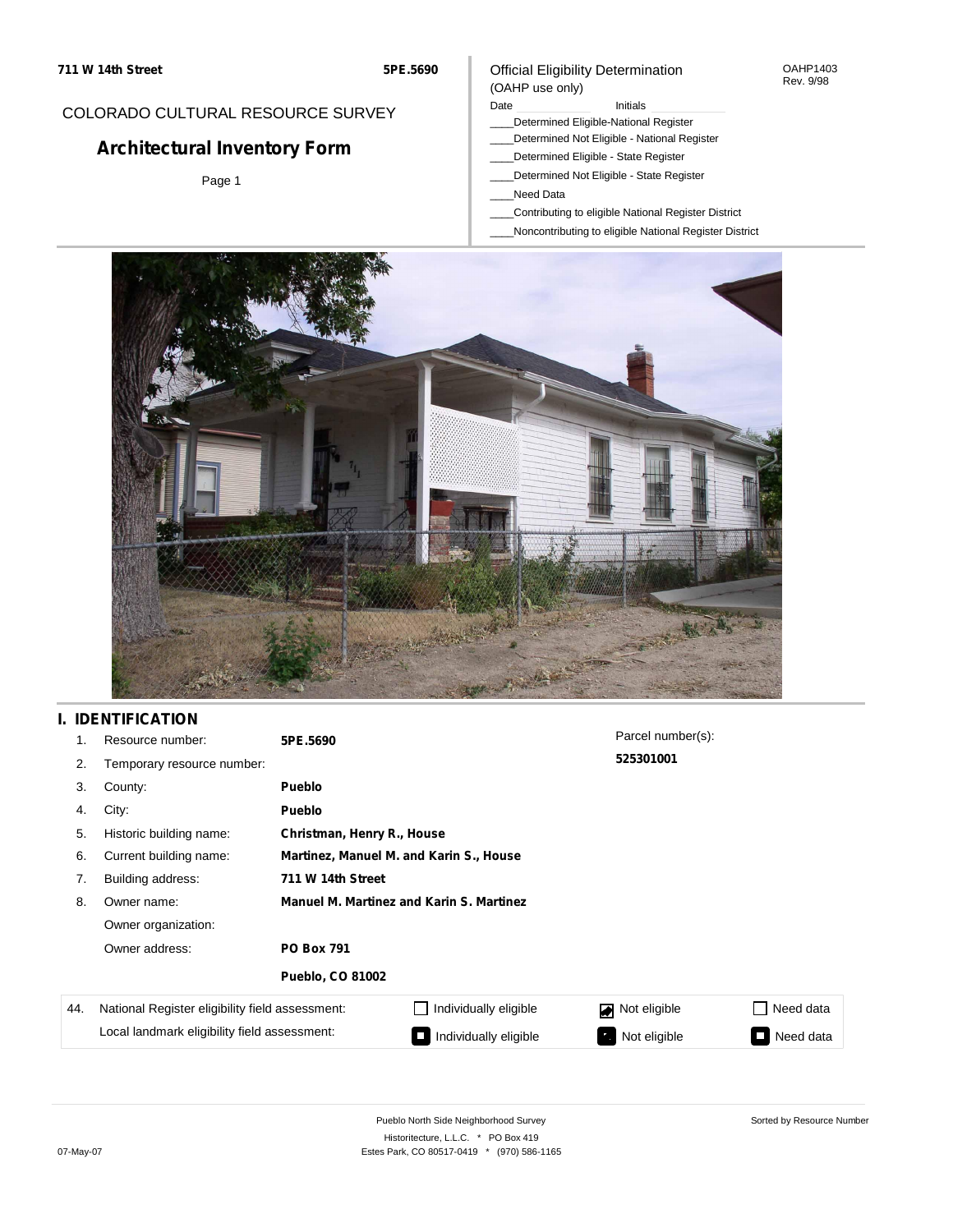Page 2

### **II. GEOGRAPHIC INFORMATION**

| 9.  | P.M.                    |     | 6th             |    |    | Township:                            |  |       | <b>20S</b> |    |           |           | Range:            | 65W |         |
|-----|-------------------------|-----|-----------------|----|----|--------------------------------------|--|-------|------------|----|-----------|-----------|-------------------|-----|---------|
|     |                         | NE. | 1/4             | of | NE | 1/4                                  |  | of NE | 1/4        | of | <b>SW</b> | 1/4       | of Section        |     | 25      |
|     | 10. UTM reference zone: |     |                 |    | 13 |                                      |  |       |            |    |           |           |                   |     |         |
|     | Easting:                |     |                 |    |    | 533553                               |  |       |            |    |           | Northing: |                   |     | 4236745 |
| 11. |                         |     | USGS quad name: |    |    | <b>Northeast Pueblo</b><br>Scale:    |  |       |            |    | 7.5       |           |                   |     |         |
|     | Year:                   |     |                 |    |    | 1961 (Photorevised 1970 and<br>1974) |  |       |            |    |           |           |                   |     |         |
| 12. | $Lot(s)$ :              |     |                 |    |    | Lot 12; Block 4                      |  |       |            |    |           |           |                   |     |         |
|     | Addition:               |     |                 |    |    | <b>Craig's Addition</b>              |  |       |            |    |           |           | Year of addition: |     | 1871    |

13. Boundary description and justification:

The boundary, as described above, contains but does not exceed the land historically associated with this property.

Metes and bounds exist:

П

### **III. ARCHITECTURAL DESCRIPTION**

| 14. | Building plan (footprint, shape):    | <b>T-Shaped Plan</b>                 |                       |
|-----|--------------------------------------|--------------------------------------|-----------------------|
|     | Other building plan descriptions:    |                                      |                       |
| 15. | Dimensions in feet (length x width): | 1,169 square feet                    |                       |
| 16. | Number of stories:                   | 1                                    |                       |
| 17. | Primary external wall material(s):   | <b>Wood/Shingle</b>                  | Other wall materials: |
|     |                                      |                                      |                       |
| 18. | Roof configuration:                  | <b>Hipped Roof/Cross Hipped Roof</b> |                       |
|     | Other roof configurations:           |                                      |                       |
| 19. | Primary external roof material:      | <b>Asphalt Roof/Composition Roof</b> |                       |
|     | Other roof materials:                |                                      |                       |
| 20. | Special features:                    | Fence                                |                       |
|     |                                      | Chimney                              |                       |
|     |                                      | <b>Porch</b>                         |                       |
|     |                                      | <b>Roof Treatment/Dormer</b>         |                       |
|     |                                      | <b>Roof Treatment/Flared Eave</b>    |                       |

#### 21. General architectural description:

Oriented to the south, this house rests on a concrete foundation. White-painted, square-cut wood shingles clad the exterior **walls. Windows are generally 1-over-1-light, double-hung sash, with white-painted wood frames, aluminum-frame storm** windows, and white-painted wood surrounds. Black, wrought-iron bars protect the windows. A 3-sided, canted bay protrudes from the center of the east elevation. Opening in the east end of the front (south) facade is a single-light, fixed-frame window, with a cottage-glazed transom. Hopper or awning windows open in the north and south ends of the west elevation. 6-light casement windows open in the north end of the side elevations and across a shed-roofed structure at the center of the rear elevation. A hipped-roof porch protrudes from the west half of the front façade. It has a concrete floor, red- and tan-brick **kneewall and white-painted, wood, Doric columns. Closely spaced modillions appear beneath the porch eaves. Approaching** the porch from the east is a large, covered stoop, which fills the rest of the elevation. It features a decorative, wrought-iron railing. Approaching the stoop on the east end of its west elevation are 4 brick steps. The principal doorway opens in the west end of the façade. It hosts a single-light, wood slab door, opening behind a black, security-type storm door. Above these doors is a single-light transom. A white-painted, wood slab door opens in the east elevation of the protruding, rear structure. A single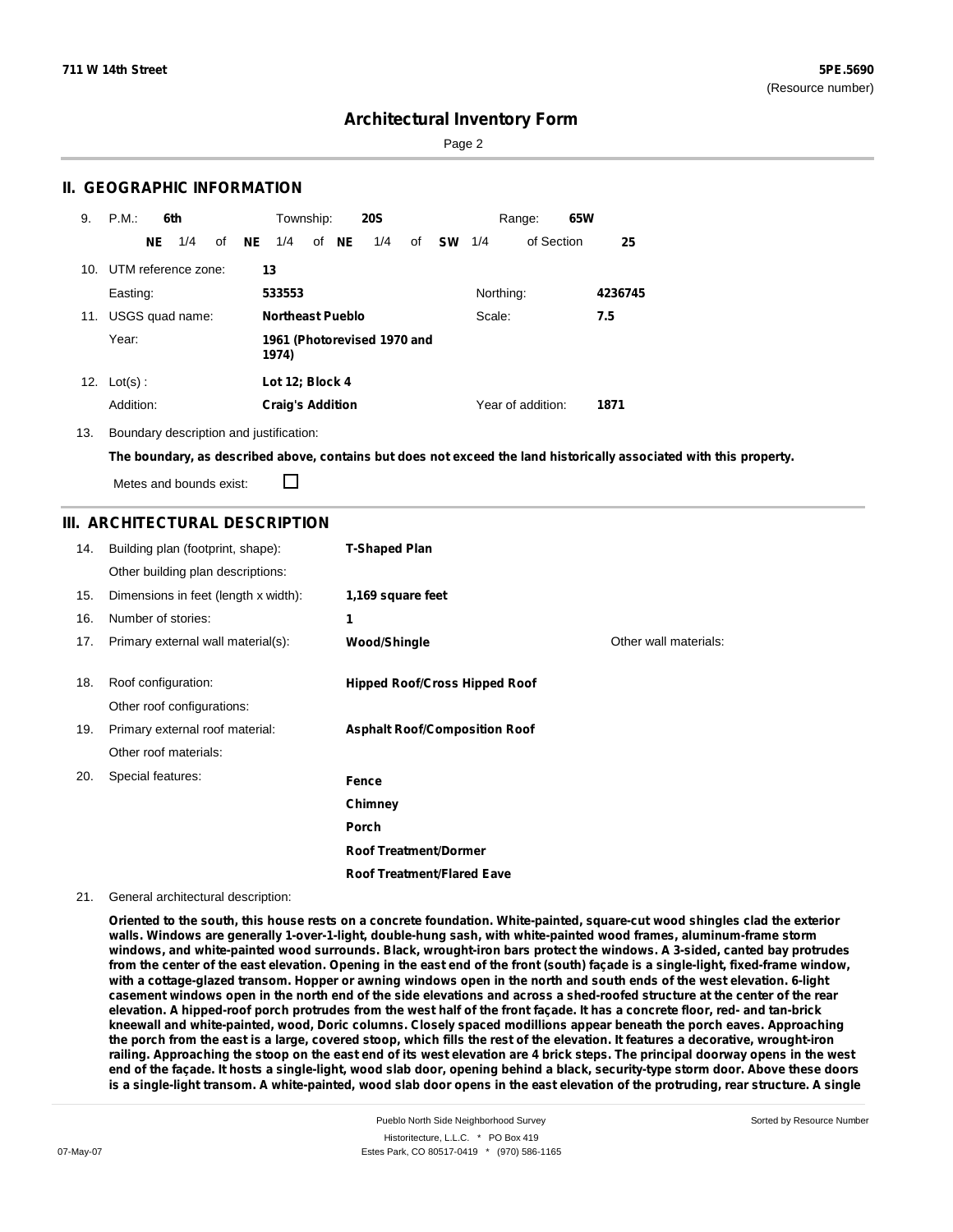Page 3

concrete step approaches the door. It provides access to an uncovered, concrete patio. Black asphalt shingles cover the crosshipped roof, and white-painted wood soffit and fascia box the broadly overhanging, flared eaves. A hipped-roof dormer protrudes from the porch roof. It hosts a white, metal, louvered vent. A red-brick chimney protrudes from the north end of the **roof's east-facing slope.**

22. Architectural style:

22. **Late 19th And 20th Century Revivals/Classic Cottage**

Other architectural styles:

Building type:

23. Landscape or special setting features:

This property is located on terrain sloping downward from northwest to southeast, with an elevation of around 4,700 feet above mean sea level. The neighborhood features modest, one- and two-story houses. Setbacks from West 14th Street are generally the same on this block. This property is situated on the south side of West 14th Street, between 1325 West Street to the east and 712 West 14th Street to the west. Grass covers the strip separating the sidewalk from the street. A planted-grass yard, with **mature landscaping, covers the property. Enclosing the back yard is a woven-wire fence.**

24. Associated buildings, features or objects:

Describe: **A 2-car garage is located on the northwest corner of the property. Oriented to the north, the building rests on a concrete slab. White-painted, vertical board-and-batten siding clads the exterior walls. Dominating the front (north) elevation is a wooden-composition, overheadretractable garage door, painted tan. A 4-panel wood door opens in the north end of the east elevation. Protruding from the rear (south) elevation is a small, shed-roofed addition. Gray asphalt shingles cover the front-gabled roof. The rafter ends are exposed but capped by a fascia board, and knee brackets appear in the gables.**

### **IV. ARCHITECTURAL HISTORY**

| 25. | Date of Construction:  | Estimate: | Actual: | 1903                                                                        |
|-----|------------------------|-----------|---------|-----------------------------------------------------------------------------|
|     | Source of Information: |           |         | Pueblo County Office of Tax Assessor. Property information card [internet]. |
| 26. | Architect:             | unknown   |         |                                                                             |
|     | Source of information: |           |         |                                                                             |
| 27. | Builder:               | unknown   |         |                                                                             |
|     | Source of information: |           |         |                                                                             |
| 28. | Original Owner:        | unknown   |         |                                                                             |
|     | Source of information: |           |         |                                                                             |
| 29. | Construction history:  |           |         |                                                                             |
|     | .                      |           |         |                                                                             |

According to Pueblo County Tax Assessor records, this house was constructed in 1903. An analysis of the style, materials, and historical records corroborates this date. The only notable alteration is the extension of the porch to the east, probably constructed after 1952, based on Sanborn maps. The garage is nearly identical to the garage just west of it, at 715 West 14th **Street (5PE.517.48).**

30. Location: **original** Date of move(s):

### **V. HISTORICAL ASSOCIATIONS**

|                      | <b>Single Dwelling</b>              |
|----------------------|-------------------------------------|
| Intermediate use(s): | <b>Single Dwelling</b>              |
|                      | <b>Single Dwelling</b>              |
| Site type(s):        | <b>Residence</b>                    |
|                      | Original use(s):<br>Current use(s): |

Historical background: 35.

<sup>1</sup> : Type: **Garage**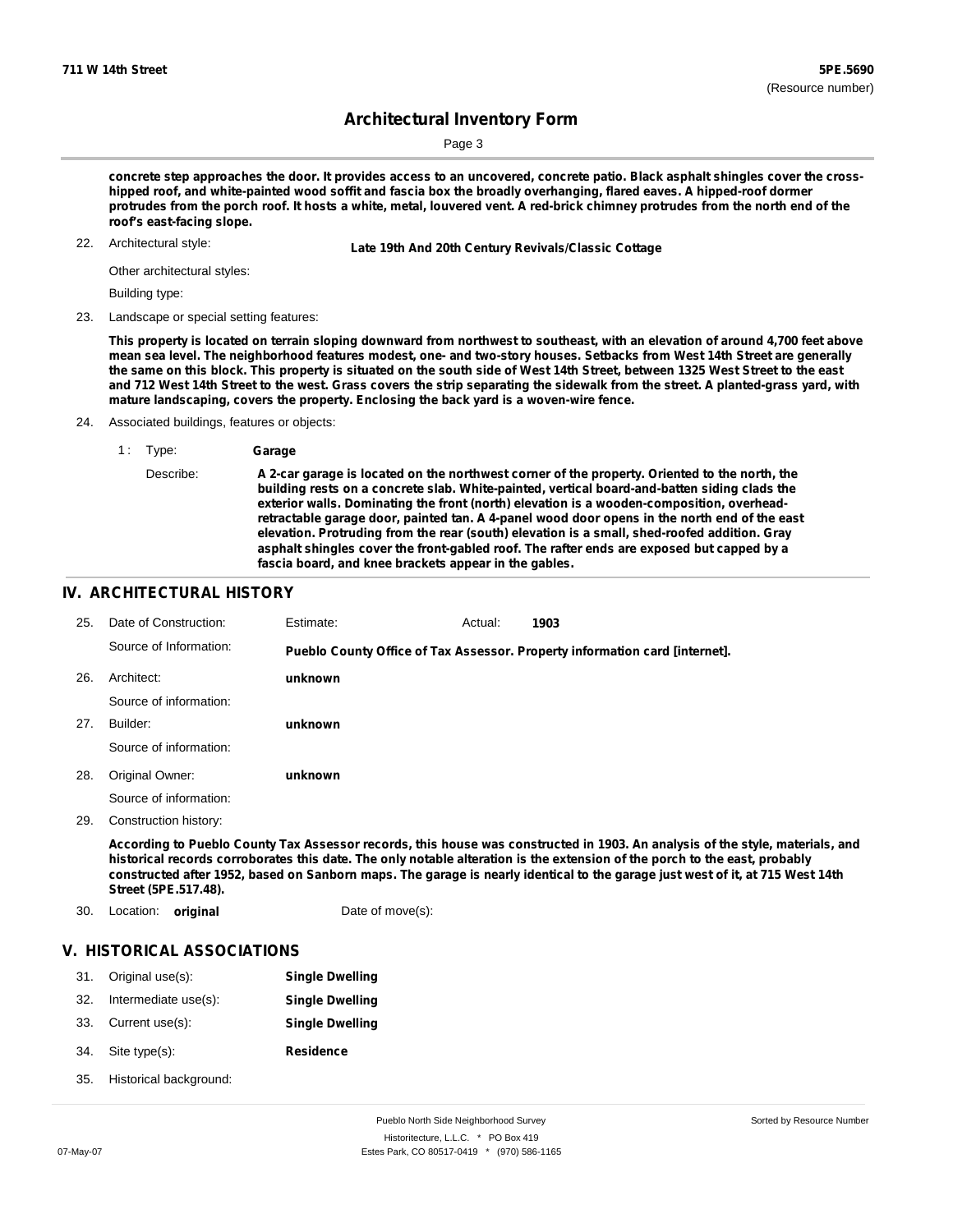Page 4

The first resident of this house, constructed in 1903, was Henry M. Christman, foreman of the Pueblo Chieftain newspaper's composing room. He and his wife, Hattie Ada Christman, remained through 1919, later moving across the street to 712 West **14th Street (5PE.5691) and, ultimately, 910 West 13th Street, where Henry died on June 17, 1943.**

Ferris C. Douglas purchased this property around 1925 and remained its owner for nearly 7 decades. He sold the property to Robert Lee Penrod in 1994, dying a year later. Manuel M. and Karin S. Martinez purchased this house and lot from Penrod in **2000. They are the current owners.**

36. Sources of information:

**Pueblo County Office of Tax Assessor. Property information card [internet].**

**Pueblo City Directory. Pueblo, Co.; Salt Lake City; Kansas City, Mo.; and others: R.L. Polk & Co, consulted 1886 through 2003.**

**Sanborn Fire Insurance Maps (for Pueblo, Colorado). New York: Sanborn Map and Publishing Co., 1883, 1886, 1889, 1893, 1904-05, 1904-51, and 1904-52.**

**"Christman (Henry M.)" [obituary]. Pueblo Chieftain, 18 June 1943, p. 9.**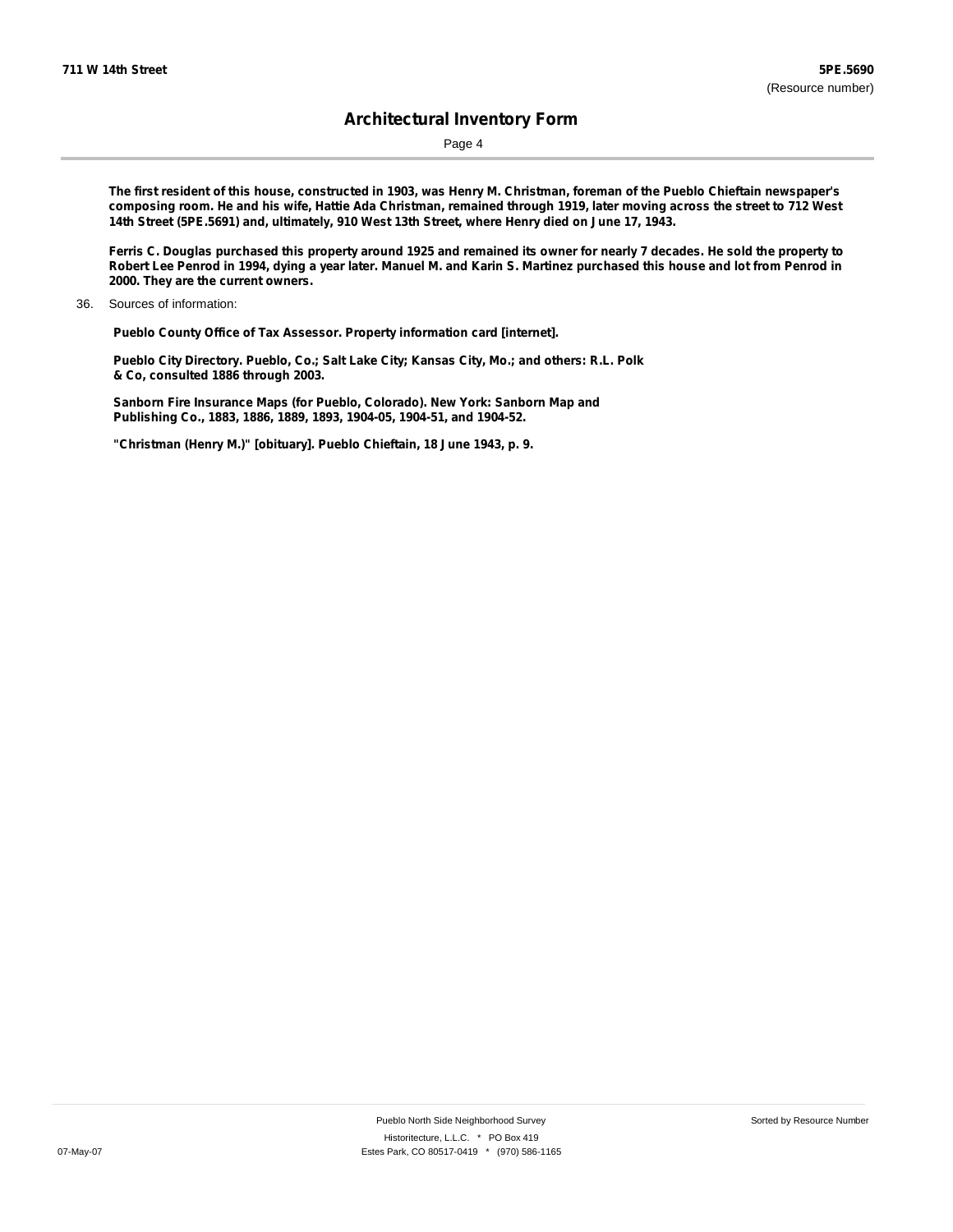٠

Sorted by Resource Number

# **Architectural Inventory Form**

Page 5

|                                                                                                                             | <b>VI. SIGNIFICANCE</b>                                                                                                                                                                                                                                                                                                                                                                                                                |  |  |  |                                                                                                |  |  |
|-----------------------------------------------------------------------------------------------------------------------------|----------------------------------------------------------------------------------------------------------------------------------------------------------------------------------------------------------------------------------------------------------------------------------------------------------------------------------------------------------------------------------------------------------------------------------------|--|--|--|------------------------------------------------------------------------------------------------|--|--|
| 37.                                                                                                                         | Local landmark designation:<br>Yes $\Box$<br>No.                                                                                                                                                                                                                                                                                                                                                                                       |  |  |  |                                                                                                |  |  |
|                                                                                                                             | Designation authority:                                                                                                                                                                                                                                                                                                                                                                                                                 |  |  |  |                                                                                                |  |  |
|                                                                                                                             | Date of designation:                                                                                                                                                                                                                                                                                                                                                                                                                   |  |  |  |                                                                                                |  |  |
| 38.                                                                                                                         | Applicable National Register criteria:                                                                                                                                                                                                                                                                                                                                                                                                 |  |  |  |                                                                                                |  |  |
|                                                                                                                             | A. Associated with events that have made a significant contribution to the broad pattern of our history.<br>l.<br>B. Associated with the lives of persons significant in our past.<br>$\Box$<br>C. Embodies the distinctive characteristics of a type, period, or method of construction, or represents the work<br>◙<br>of a master, or that possess high artistic values, or represents a significant and distinguished entity whose |  |  |  |                                                                                                |  |  |
|                                                                                                                             | components may lack individual distinction.                                                                                                                                                                                                                                                                                                                                                                                            |  |  |  |                                                                                                |  |  |
|                                                                                                                             | D. Has yielded, or may be likely to yield, information important in history or prehistory.                                                                                                                                                                                                                                                                                                                                             |  |  |  |                                                                                                |  |  |
|                                                                                                                             | Qualifies under Criteria Considerations A through G (see manual).<br>Does not meet any of the above National Register criteria.                                                                                                                                                                                                                                                                                                        |  |  |  |                                                                                                |  |  |
|                                                                                                                             |                                                                                                                                                                                                                                                                                                                                                                                                                                        |  |  |  |                                                                                                |  |  |
|                                                                                                                             | <b>Pueblo Standards for Designation:</b>                                                                                                                                                                                                                                                                                                                                                                                               |  |  |  |                                                                                                |  |  |
|                                                                                                                             | 1a. History<br>Have direct association with the historical development of the city, state, or nation; or                                                                                                                                                                                                                                                                                                                               |  |  |  |                                                                                                |  |  |
|                                                                                                                             | <u>1b. History</u><br>Be the site of a significant historic event; or<br>$\mathcal{L}_{\mathcal{A}}$                                                                                                                                                                                                                                                                                                                                   |  |  |  |                                                                                                |  |  |
|                                                                                                                             | 1c. History<br>Have direct and substantial association with a person or group of persons who had influence on society.<br>$\blacksquare$                                                                                                                                                                                                                                                                                               |  |  |  |                                                                                                |  |  |
|                                                                                                                             | 2a. Architecture                                                                                                                                                                                                                                                                                                                                                                                                                       |  |  |  |                                                                                                |  |  |
| Embody distinguishing characteristics of an architectural style or type; or<br>$\overline{\phantom{a}}$<br>2b. Architecture |                                                                                                                                                                                                                                                                                                                                                                                                                                        |  |  |  |                                                                                                |  |  |
|                                                                                                                             |                                                                                                                                                                                                                                                                                                                                                                                                                                        |  |  |  | Be a significant example of the work of a recognized architect or master builder, or<br>$\sim$ |  |  |
|                                                                                                                             | 2c. Architecture<br>Contain elements of architectural design, engineering, materials, craftsmanship, or artistic merit which represent a<br>О<br>significant or influential innovation;                                                                                                                                                                                                                                                |  |  |  |                                                                                                |  |  |
|                                                                                                                             | 2d. Architecture                                                                                                                                                                                                                                                                                                                                                                                                                       |  |  |  |                                                                                                |  |  |
|                                                                                                                             | Portray the environment of a group of people or physical development of an area of the city in an era of history<br>$\Box$<br>characterized by a distinctive architectural style.                                                                                                                                                                                                                                                      |  |  |  |                                                                                                |  |  |
|                                                                                                                             | 3a. Geography                                                                                                                                                                                                                                                                                                                                                                                                                          |  |  |  |                                                                                                |  |  |
|                                                                                                                             | Have a prominent location or be an established, familiar, and orienting visual feature of the contemporary city, or                                                                                                                                                                                                                                                                                                                    |  |  |  |                                                                                                |  |  |
|                                                                                                                             | 3b. Geography<br>Promote understanding and appreciation of Pueblo's environment by means of distinctive physical characteristics<br>or rarity; or                                                                                                                                                                                                                                                                                      |  |  |  |                                                                                                |  |  |
|                                                                                                                             | 3c. Geography<br>Make a special contribution to Pueblo's distinctive character.<br>$\sim$                                                                                                                                                                                                                                                                                                                                              |  |  |  |                                                                                                |  |  |
|                                                                                                                             | Not Applicable                                                                                                                                                                                                                                                                                                                                                                                                                         |  |  |  |                                                                                                |  |  |
|                                                                                                                             | Does not meet any of the above Pueblo landmark criteria.<br>$\overline{\phantom{a}}$                                                                                                                                                                                                                                                                                                                                                   |  |  |  |                                                                                                |  |  |
| 39.                                                                                                                         | Area(s) of Significance:<br><b>Architecture</b>                                                                                                                                                                                                                                                                                                                                                                                        |  |  |  |                                                                                                |  |  |
| 40.                                                                                                                         | Period of Significance:<br>1903                                                                                                                                                                                                                                                                                                                                                                                                        |  |  |  |                                                                                                |  |  |
| 41.                                                                                                                         | National:<br>Level of significance:<br>State<br>Local<br>т,<br>П                                                                                                                                                                                                                                                                                                                                                                       |  |  |  |                                                                                                |  |  |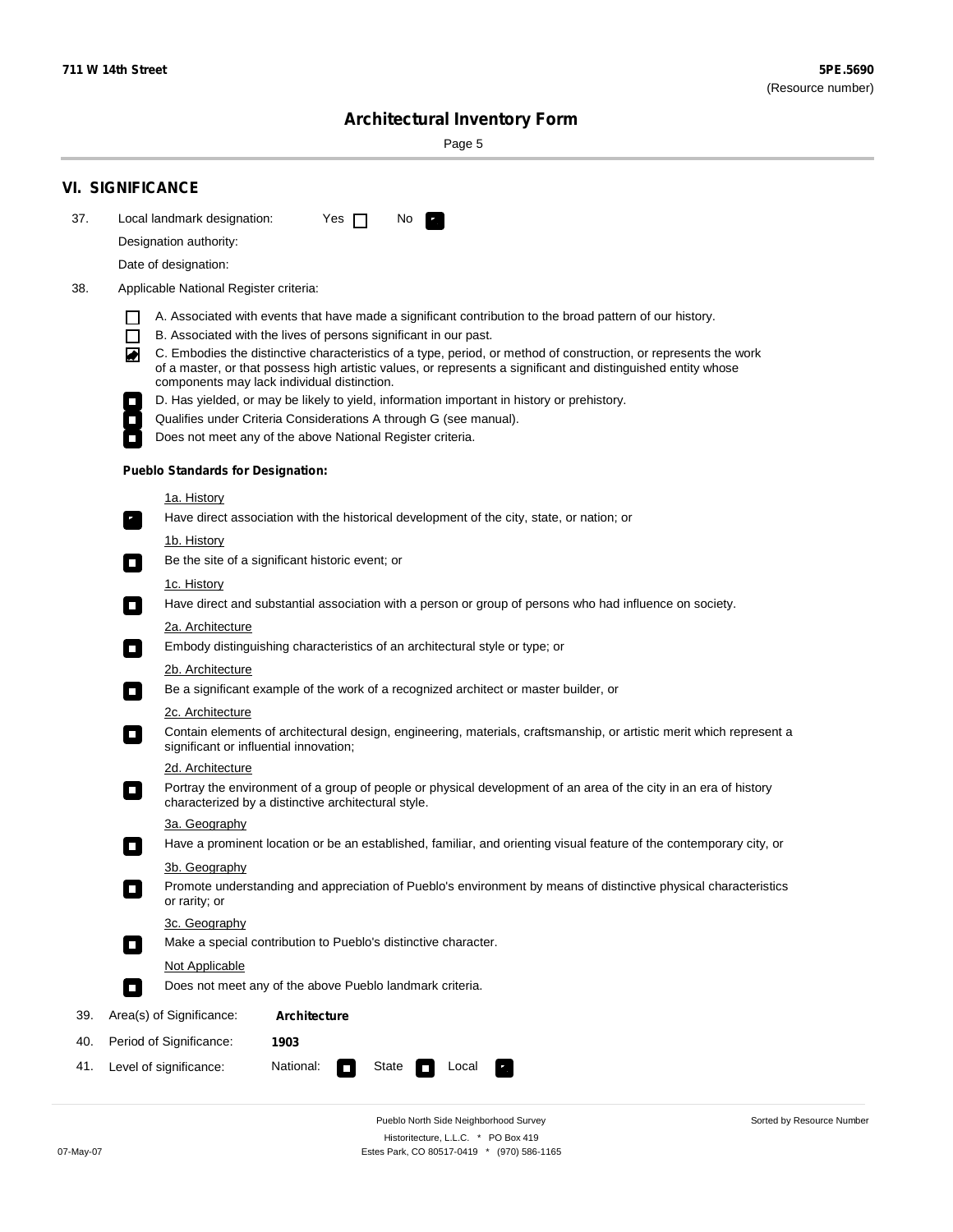Page 6

#### 42. Statement of significance:

This property is historically significant under Pueblo Local Landmark criterion 1A for its association with the development of Pueblo's North Side Neighborhood, when more architecturally sophisticated buildings like this one, the product of an emerging professional and entrepreneurial class, joined the smaller, plainer dwellings originally constructed here. As well, the house is architecturally significant under National Register criterion C (Pueblo Local Landmark criterion 2A) as an example of a Classic Cottage. However, the levels of architectural and historical significance, combined with physical integrity, are not to the extent that this property would qualify for individual listing in the National Register of Historic Places, the Colorado State Register of Historic Properties, or as a City of Pueblo Landmark. It is, nonetheless, a contributing **resource within any potential historic district.**

43. Assessment of historic physical integrity related to significance:

Constructed in 1903, this building exhibits a moderately high level of physical integrity relative to the seven aspects of integrity as defined by the National Park Service and the Colorado Historical Society: location, setting, design, materials, workmanship, feeling, and association. The only notable alteration is the extension of the porch eastward. While this extension does slightly alter the overall appearance of the façade, it is clearly differentiated from the original porch structure.

#### **VII. NATIONAL REGISTER ELIGIBILITY ASSESSMENT**

National Register eligibility field assessment: 44. Local landmark eligibility field assessment:

45. Is there National Register district potential? Yes

**Pueblo's North Side Neighborhood represents the evolution of the city's professional middle and upper classes. Its diversity of architectural styles and forms directly represents the city's changing economic and cultural climates. As well, the neighborhood is distinctive because it appears to have evolved independently of the area's dominant industry, steel manufacturing.** Discuss:

 $\blacksquare$ 

 $No$ 

Yes Yes No

**Individually eligible Not eligible** Not eligible **Need data Individually eligible Not eligible Not eligible Need data** 

 $No$   $N/A$ 

N/A

If there is National Register district potential, is this building contributing:



#### **VIII. RECORDING INFORMATION**

| 47. | Photograph numbers): | <b>CD-ROM Photo Disc: North Side Photos</b><br>File Name(s): 14thstw711                                                       |
|-----|----------------------|-------------------------------------------------------------------------------------------------------------------------------|
|     | Negatives filed at:  | <b>Special Collections</b><br><b>Robert Hoag Rawlings Public Library</b><br>100 East Abriendo Avenue<br>Pueblo, CO 81004-4290 |
| 48. | Report title:        | <b>Pueblo North Side Neighborhood Survey</b>                                                                                  |
| 49. | $Date(s)$ :          | 07/18/05                                                                                                                      |
| 50. | Recorder(s):         | <b>Adam Thomas</b>                                                                                                            |
| 51. | Organization:        | Historitecture, L.L.C.                                                                                                        |
| 52. | Address:             | <b>PO Box 419</b>                                                                                                             |
|     |                      | Estes Park, CO 80517-0419                                                                                                     |
| 53. | Phone number(s):     | (970) 586-1165                                                                                                                |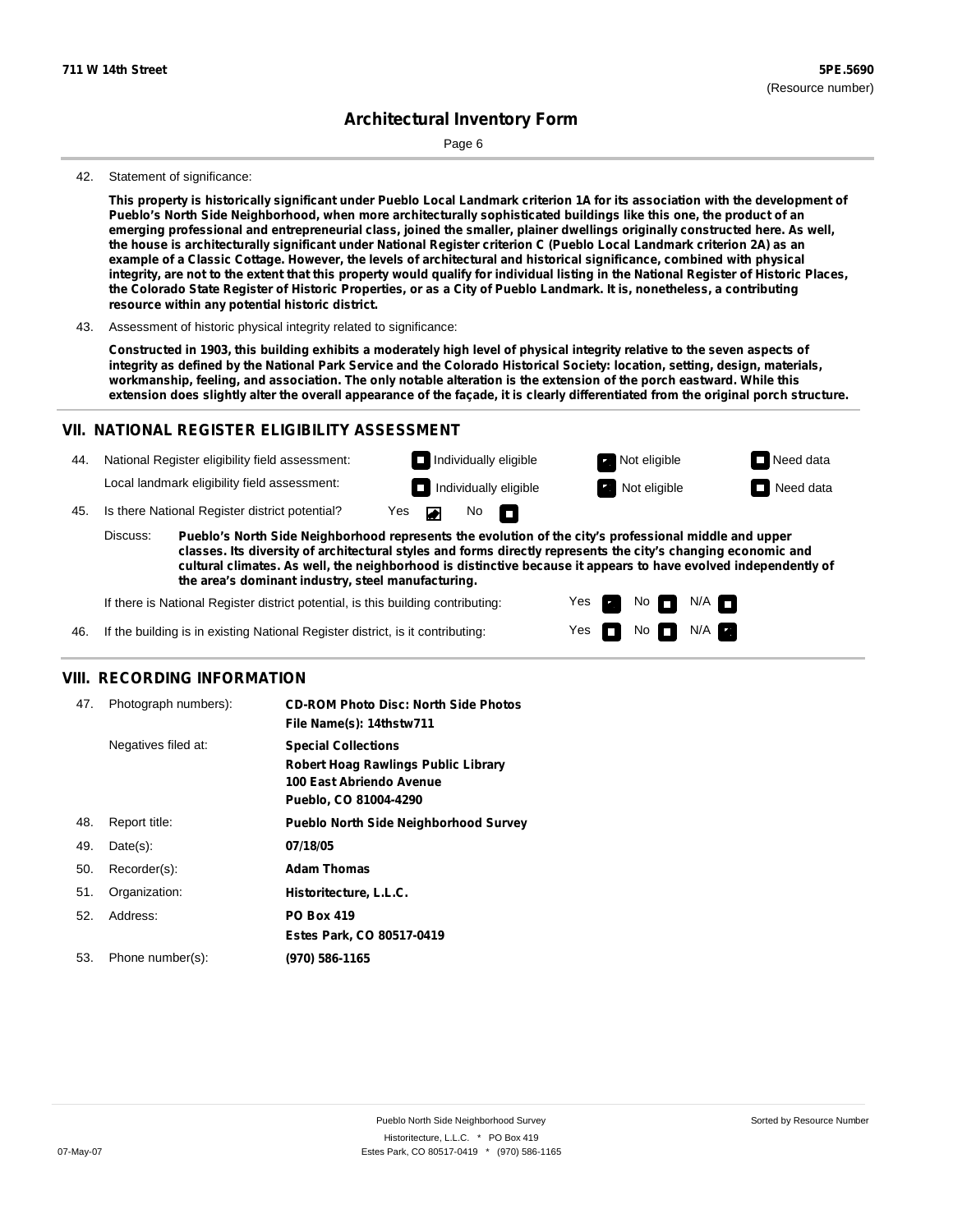Page 7